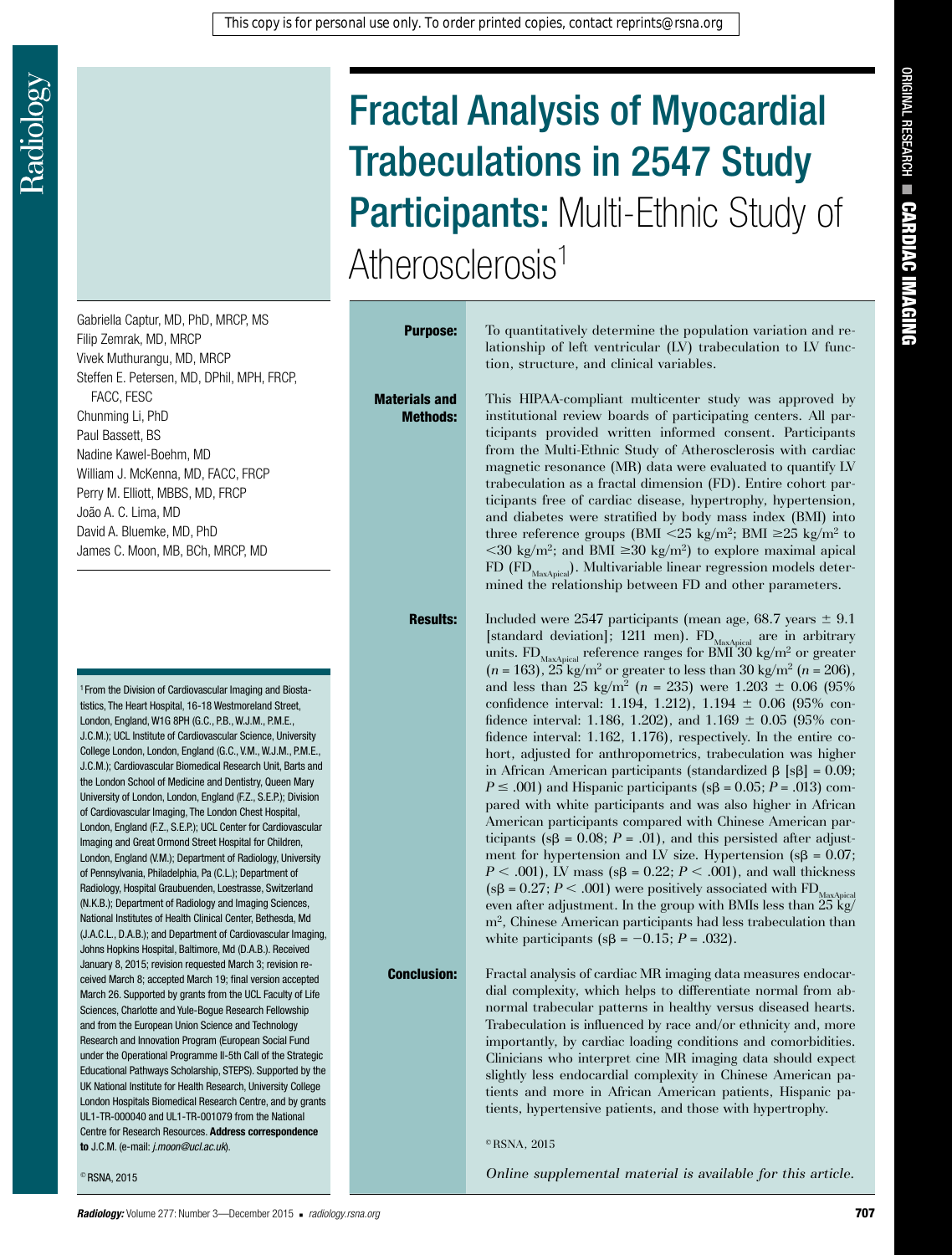Radiology

Abnormal trabecular patterns of the ventricular myocardium coexist with established cardiac disease (1–5), and a spectrum of so-called normal trabeculation with interethnic differences has also been observed in healthy hearts (2,6). Because of this large variability, trabecular phenotypes are hard to measure, but the recently described (3) fractal method applied to cardiac magnetic resonance (MR) imaging provides a sensitive mathematical solution. It evaluates the section-by-section fractal properties of the left ventricle (LV) and derives a fractal dimension (FD), which is a highly reproducible, dimensionless index of endocardial complexity capable of detecting even subtle subclinical trabecular phenotypes (3).

Previous studies that used cardiac MR imaging focused on variants of the noncompacted (ie, trabeculate)-to-compacted (ie, nontrabeculate) myocardium ratio (7,8). By using these methodologic analyses, a significant proportion of individuals who did not have cardiac disease at baseline had noncompactedto-compacted ratios  $(>=2.3)$  that were higher than expected, which put them in the pathologic range for trabeculation (1). The noncompacted-to-compacted

#### Advances in Knowledge

- $\blacksquare$  Fractal analysis of cardiac MR imaging data can objectively quantify endocardial complexity in the adult left ventricle (LV) to improve our ability to distinguish normal from abnormal trabecular profiles in healthy versus diseased hearts.
- Population-based analysis shows how the trabeculations are influenced by ethnicity (higher in African American participants [maximal apical fractal dimension  ${F_{\text{MaxAnimal}}}, 1.223 \pm 0.08; P <$ .001] and Hispanic participants  $[FD_{MaxApical}, 1.211 \pm 0.07; P =$ .013] and lower in Chinese American participants [FD<sub>MaxApical</sub>,  $1.197 \pm 0.07$ ; *P* = .01]) and by cardiac loading conditions.

wall thickness ratio  $(1)$ , by its nature, incorporates a measure of wall thickness that opens it up to confounding comorbidities such as hypertension. FD solely evaluates the extent to which endocardial contours fill two-dimensional space, independent of the influence of wall thickness.

There may be added clinical utility in the use of the FD to measure endocardial complexity and to identify pathologic patterns of trabeculation (3), but it starts by understanding the healthy population variation of this parameter. A sufficiently large analysis cohort is required to appraise the effect of ethnicity and/or racial background on trabecular patterns after accounting for factors such as body size, sex, cardiac loading conditions, wall thickness, and comorbidity. By applying our in-house fractal analysis software to the large cardiac MR data set in the Multi-Ethnic Study of Atherosclerosis (MESA) we aimed to quantitatively determine the population variation and relationship of LV trabeculation to LV function, structure, and clinical variables.

# Materials and Methods

#### Study Participants

This study was approved by the institutional review boards of each of the participating field sites in the United States, and all participants provided written informed consent. All sites were Health Insurance Portability and Accountability Act–compliant. The

## Implications for Patient Care

- $\blacksquare$  Defined normal variation of trabeculae by fractal analysis will help to avoid mislabeling of healthy patients with diseases like LV noncompaction at the time of cardiac MR examination.
- $\blacksquare$  Serial fractal measurements of the LV over time may permit the tracking of abnormal trabecular phenotypes in patients with comorbidities.

authors had control of the data and information submitted for publication.

The MESA study is an ongoing population-based longitudinal study. Participants were white, African American, Hispanic, and Chinese American men and women, aged 45 to 84 years and free of clinical cardiovascular disease at enrollment. Enrollment took place from July 2000 through September 2002 (Appendix E1 [online]). At the MESA fifth evaluation point (MESA-5), which began in 2010, 3016 participants underwent cardiac MR imaging. This populationbased group, however, had significant comorbidities (eg, hypertension and diabetes) and many were either overweight or obese. Accordingly, four groups were defined in our analysis (Fig 1). We assembled an entire cohort that consisted of all consecutive MESA-5 participants with complete covariate data and a full complement of evaluable (ie, technically adequate, breath held, and well gated) LV short and long-axis cines.

#### **Published online before print**

10.1148/radiol.2015142948 **Content codes:**

**Radiology 2015;** 277:707–715

#### **Abbreviations:**

 $BMI = body$  mass index  $FD =$  fractal dimension  $FD_{MaxADical}$  = maximal apical FD  $LV = left$  ventricle MESA = Multi-Ethnic Study of Atherosclerosis MESA-5 = MESA fifth evaluation point  $s\beta$  = standardized  $\beta$ 

#### **Author contributions:**

Guarantors of integrity of entire study, G.C., J.C.M.; study concepts/study design or data acquisition or data analysis/ interpretation, all authors; manuscript drafting or manuscript revision for important intellectual content, all authors; approval of final version of submitted manuscript, all authors; agrees to ensure any questions related to the work are appropriately resolved, all authors; literature research, G.C., S.E.P., W.J.M., J.C.M.; clinical studies, J.A.C.L., D.A.B.; experimental studies, C.L.; statistical analysis, G.C., F.Z., S.E.P., P.B., J.C.M.; and manuscript editing, G.C., F.Z., V.M., S.E.P., P.B., N.K.B., W.J.M., P.M.E., J.A.C.L., D.A.B., J.C.M.

#### **Funding:**

This research was supported by the National Institutes of Health (grants N01 HC 95159, N01 HC 95160, N01 HC 95161, N01 HC 95162, N01 HC 95163, N01 HC 95164, N01 HC 95165, N01 HC 95166, N01 HC 95168, CL090019, and EB000072).

Conflicts of interest are listed at the end of this article.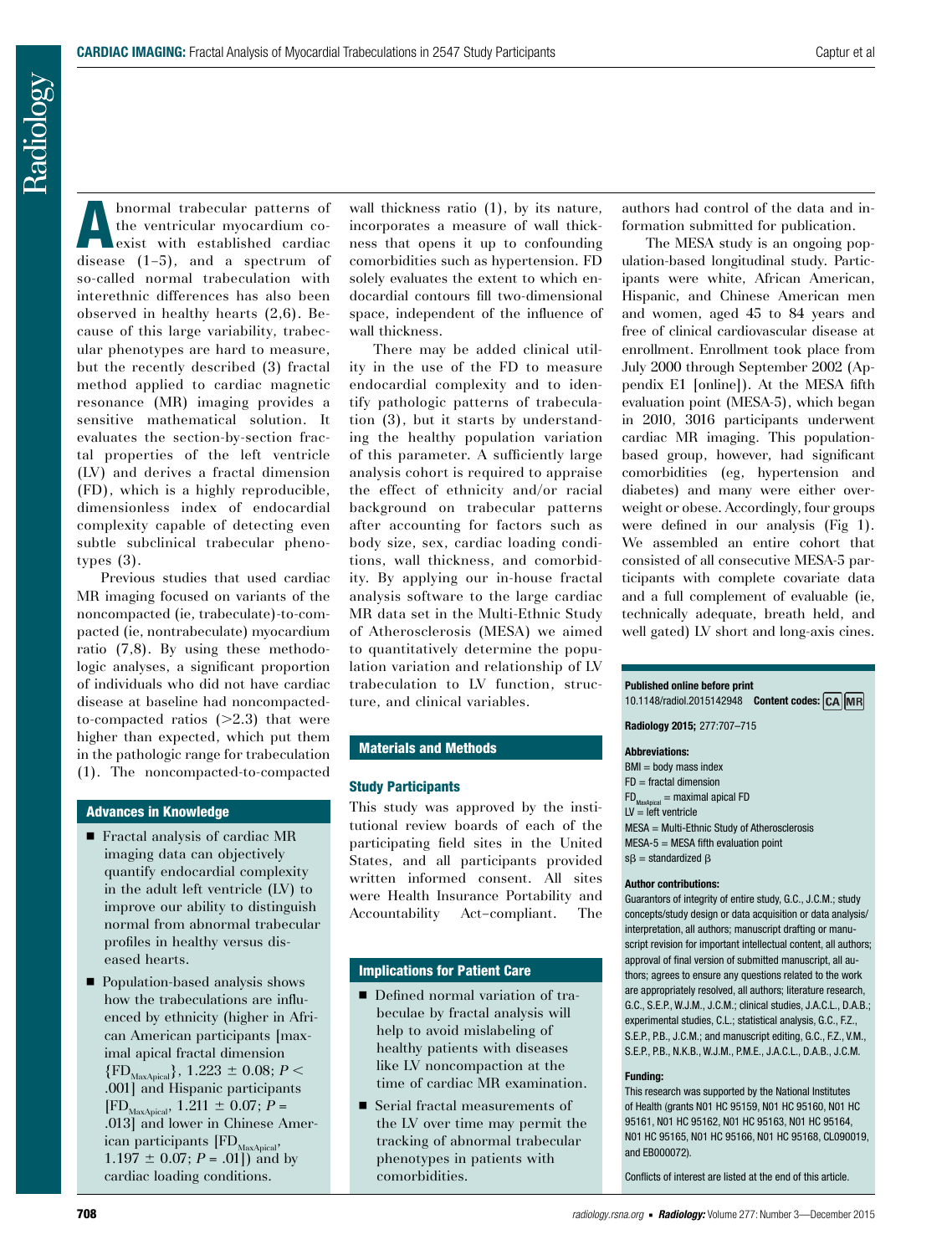

Figure 1: Flowchart shows exclusion process and stratification. The entire cohort consisted of 2547 participants with complete covariate data and evaluable images from MESA-5. To determine the reference groups, hypertension was defined according to Joint National Committee 7 report criteria (9) as systolic blood pressure 140 mmHg or higher, diastolic blood pressure 90 mmHg or higher, or current drug treatment for hypertension. LV hypertrophy was defined on the basis of maximal wall thickness 15 mm or greater, elevated LV mass shown by using MR imaging, or Novacode electrocardiographic criterion (10). Known cardiac disease was defined as a history of myocardial infarction, LV ejection fraction 50% or less, or detectable scar on contrast agent–enhanced MR imaging. *BMI* = body mass index.

Recent work by Zemrak et al (8) revealed statistically significant differences in BMI between quintiles of noncompacted severity measured by using the noncompacted-to-compacted ratio method. For this reason, all participants from within the entire cohort who did not have hypertension or LV hypertrophy, diabetes or impaired fasting glucose (11), and known cardiac disease or atrial fibrillation were further stratified by BMI into the following three reference groups: a reference group for BMI 30 kg/m<sup>2</sup> or greater, a reference group for BMI 25  $kg/m<sup>2</sup>$  or greater to greater than 30 kg/ m<sup>2</sup>, and a reference group for BMI 25  $kg/m<sup>2</sup>$  or less. Overweight was defined as a BMI 25  $kg/m^2$  or greater but less than 30 kg/ $m^2$  and obese was defined as BMI 30 kg/m<sup>2</sup> or greater  $(12)$ .

## Image Analysis

Methods that describe the MR imaging and nonfractal image analysis are provided in the Appendix E1 (online).

Fractal analysis was performed by using software (Matlab; Mathworks, Natick, Mass) and a plugin (Osirix; A Rosett, *www.osirix-viewer.com*). All analysis took place at the National Institutes of Health by a single observer blinded to clinical information (G.C., with  $>3$  years of experience in cardiac MR imaging). The box-counting analysis has been previously described in detail (3); it is performed on the end-diastolic frames of each short-axis cine section in the LV stack (Fig 2). A region-based level-set segmentation algorithm (13) (Fig 3) was used to extract the endocardial contours (14). The most apical ventricular section was excluded from all analyses because of partial voluming effects. Maximal apical FD  $(FD_{Max\text{Apical}})$  was derived from the apical half of the LV stack (by consistently discounting the median section in unevenly numbered stacks after apical exclusion). Validation experiments for the fractal method were previously reported (3). Intra- and interobserver variability of calculated  $FD_{Max\Delta pical}$  were evaluated by two independent readers on 40 randomly selected examinations from within the MESA-5 cardiac MR database.

# Statistical Analysis

Statistical analysis was performed by using statistical software (R Package version 3.0.1; R Foundation for Statistical Computing, Vienna, Austria) (15). MESA data were curated by using REDCap data tools hosted at University College London (16). Descriptive data are expressed as mean  $\pm$  standard deviation except where otherwise stated. Distribution of data was assessed on histograms and by using Shapiro-Wilk test. Categorical variables were compared with  $\chi^2$  or Fisher exact test. Correlation was assessed with Pearson coefficient. Baseline characteristics included a measure of physical activity computed as the sum of minutes of activity for each discrete activity type and multiplied by metabolic equivalent level.

Simple linear regression was used to model the data, and reference ranges were established as mean and 95% confidence intervals. For reference group of BMI less than  $25 \text{ kg/m}^2$ , a multivariable linear regression model determined the relationship between FD and age, sex, race and ethnicity, height, and weight (model 1i). This was repeated after substituting height and weight for body surface area and BMI (models 1ii and 1iii, respectively). A variance inflation factor of less than three excluded near multicollinearity. The relationship of FD to LV function parameters (LV ejection fraction, LV end-diastolic volume, and LV end-systolic volume) was individually assessed after adjustment for the following model-1 parameters: model 2i (model 1ii and LV ejection fraction), model 2ii (model 1ii and LV end-diastolic volume), and model 2iii (model 1ii and LV end-systolic volume). To avoid colinearity, LV function parameters were not combined into the same model. For the entire cohort, relationship of FD to hypertension, diabetes, exercise, myocardial scar, and atrial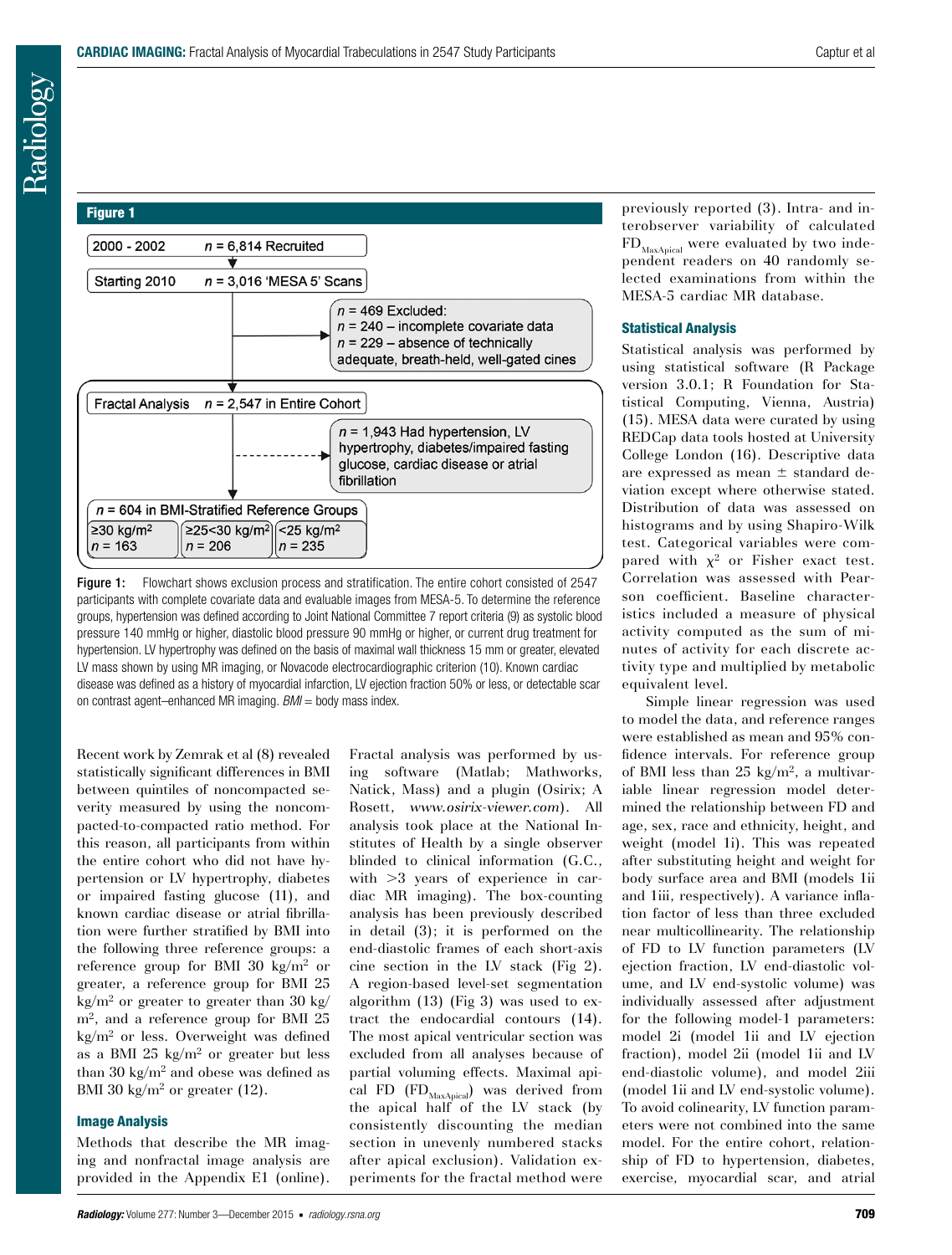#### Figure 2



Figure 2: Fractal analysis procedure. (a) Four-chamber end-diastolic image on cine steady-state cardiac MR image from a 44-year-old male MESA participant. Tangential lines are piloted according to the location of the respective cine sections (eight sections in this representation), and the apical section has been discarded. Fractal analysis of section 2 (b, broken line) is shown in detail (c): The user defines the region of interest (second from left); segmentation extracts the endocardial borders (middle image); and the FD is computed by using the box-counting algorithm (*natural logarithmic plot*, far right) where the maximum grid caliber (box size, *d*  in image labeled *box-counting fractal analysis*) is dictated by the dimensions of the bounding box (not shown). The minimum grid size is set to 2 pixels. Four sets of grid calibers are applied to each contour. The average gradients of the four natural logarithm  $(Ln)$  plots provide the FD. FD is a noninteger value between 1 (least complex) and 2 (most complex) that provides an estimate of how extensively the contour fills two-dimensional space.



Figure 3: Region-based level-set segmentation applied to cine cardiac MR images for optimal extraction of endocardial contours and trabecular quantification. In the level-set method, contours with complex topologic structure, like the trabeculae, are represented in a natural way as the 0-level set of the level-set function. The segmentation problem is solved in a principled way by using calculus of variations and partial differential equations. *A,* Image shows region-of-interest *(ROI)* structure allocation, which is user dependent; *B–D*, the steps shown (and the fractal analysis, not shown) are fully automated. *B*, Pixels outside the region of interest are set to 0 and the curve evolution process is depicted by the initial rectangular contour. Here a region-based model identifies a region descriptor in the region of interest to guide the motion of the active contour, which provides, *E*, an edge as the final segmentation result. The method simultaneously estimates (compacted) and corrects for, *D*, the bias field of the MR image in case of any intensity inhomogeneities (\* represents an intensity inhomogeneity relative to the upper left zone of the blood pool in this LV cine). *F,* The noncompacted wall thickness is a linear measurement (blue line) derived from a single segment; the noncompacted-to-compacted ratio results from its division by compacted wall thickness; FD (dotted pink line) differs from the noncompacted-to-compacted ratio: a heart that is both heavily trabeculated (ie, high noncompacted wall thickness) and hypertrophied (ie, high compacted wall thickness) would still register a high FD by fractal analysis, but its noncompacted-tocompacted ratio would be attenuated due to the size of its denominator (compacted wall thickness).

fibrillation was evaluated after adjusting for parameters in model 1. Because both white and Chinese American participants had lower FD, multivariable models were repeated after the white reference race was substituted for Chinese American. Intraclass correlation coefficient was used to compare variability within and between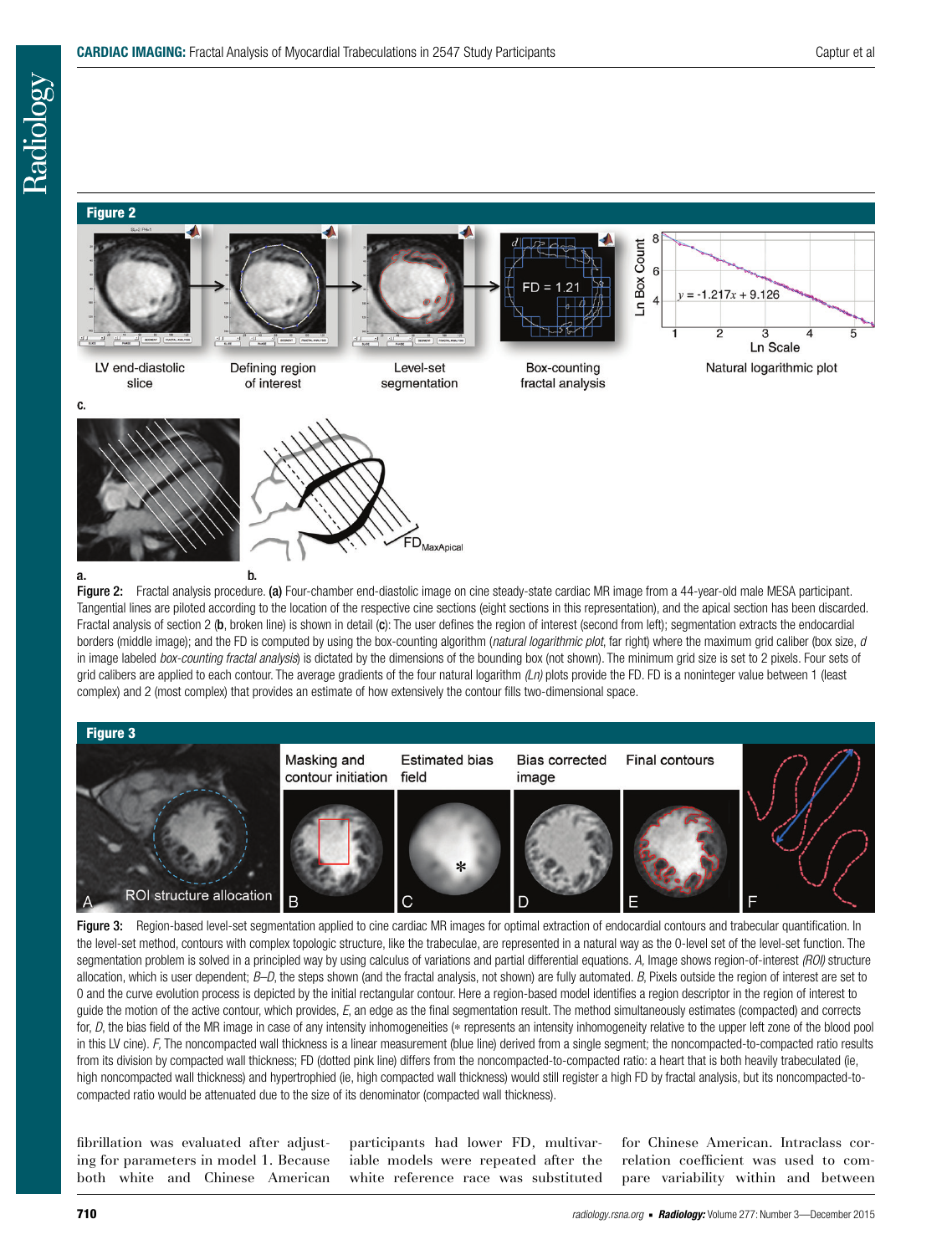readers. Coefficient of variation for repeat measures was calculated as the standard deviation of the differences between repeated measurements divided by the average of the averages of repeated measurements and is quoted as a percentage. A two-sided *P* value less than .05 was considered to indicate significance.

## **Results**

## Participant Characteristics

Table E1 (online) summarizes participant characteristics at the time of MR exmination in the entire cohort group, BMI 30  $\text{kg/m}^2$  or greater group, BMI 25 kg/m2 or greater to less than 30  $kg/m^2$  group, and BMI less than 25 kg/ m<sup>2</sup> group. Details that relate to participant exclusion and cohort stratification are provided in Figure 1. In the entire cohort, age distribution of men (47.5% [1211 of 2547]) and women was not dissimilar (mean age for men, 69 years  $\pm$  9 [age range, 54–94] years]; mean age for women, 69 years  $\pm$  9 [age range, 54–93 years]). Mean ages of the entire cohort, BMI 30 kg/  $m<sup>2</sup>$  or greater group, BMI 25 kg/m<sup>2</sup> or greater to less than 30 kg/m<sup>2</sup> group, and BMI less than 25 kg/m<sup>2</sup> group were, respectively, 68.7 years  $\pm$  9.1 (range, 54–94 years), 62.9 years  $\pm$ 6.6 (range, 54–82 years), 65.1 years  $± 8.3$  (range, 54–91 years), and 66.2 years  $\pm$  8.2 (range, 54–89 years). In the entire cohort, 0.82% (21 of 2547) of participants were underweight, 30.5% (778 of 2547) were of healthy weight, 39.9% (1015 of 2547) were overweight, and 28.7% (732 of 2547) were obese. Additionally, 61.8% (1574 of 2547) had systemic hypertension and 3.3% (85 of 2547) had LV hypertrophy by wall thickness.

Compared with the entire cohort, reference participants who did not have cardiac disease, hypertension, LV hypertrophy, and diabetes with BMI less than 30 kg/m<sup>2</sup> had LV mass that was 11 g smaller with 0.7 mm less maximal wall thickness, while those with BMI less than  $25 \text{ kg/m}^2$  had LV mass that was 17 g smaller with 0.9 mm less maximal wall thickness. Of the latter, only 1.6% (three of 2547)were underweight.

## Regional Patterns and Reference Values for LV Trabeculation

Fractal analysis showed a consistent base-to-apex pattern of endocardial complexity along the length of the LV. In the group that had BMIs less than  $25 \text{ kg/m}^2$  (Fig E1 [online]), and for all other subpopulations, the highest FD was registered in the midcavity region where papillary muscles are generally located. The second most complex region was the LV apical half, and the smoothest (least complex) zone was the base.

Standard reference values for  $\mathrm{FD}_\mathrm{MaxApical}$  derived from participants who had BMI less than 25 kg/m<sup>2</sup> and who were free of cardiac disease, hypertension, LV hypertrophy, and diabetes are provided in Table E2 (online).  $FD_{MaxApical}$ data stratified by race and ethnicity for participants of any weight but with cardiac disease, hypertension, LV hypertrophy, or diabetes are presented separately in Table 1, and they apply to studies of unselected individuals.

A total of 55 participants from the entire cohort (2.2%) scored  $FD_{MaxApical}$ of greater than 1.385 (ie, in the LV noncompacted range) (2). Compared with the entire cohort average, these individuals exhibited 1.27 mm more noncompacted wall thickness, 25 g more LV mass, 3 mm more wall thickness, 2.5 kg/m2 higher BMI, and 22.1% greater prevalence of hypertension, and they were 9.2% more likely to be either Hispanic or African American, but noncompacted-to-compacted ratios were similar (for both, noncompactedto-compacted ratio of 1.9).

## Trabeculation and Demographic or Anthropometric Parameters

Table 2 shows quintiles of  $FD_{MaxApical}$ for the entire reference group and the group with BMI less than  $25 \text{ kg/m}^2$ . Univariable analysis of the group with BMI less than  $25 \text{ kg/m}^2$  revealed no association between trabeculation and age or BMI (*P* = .566 and .143, respectively) and a positive association between trabeculation and men, height, weight,

and body surface area (respectively, standardized  $\beta$  [s $\beta$ ] = 0.150, P = .037;  $s\beta = 0.181, P = .005; s\beta = 0.188, P =$ .004;  $s\beta = 0.194$ ,  $P = .003$ ). None retained significant independent influence on multivariable analysis after adjusting for other model-1 parameters.

#### Trabeculation and Cardiac Size and Function

In the BMI less than 25 kg/m<sup>2</sup> group, ejection fraction, LV end-diastolic volume, and LV end-systolic volume showed no significant association with trabeculation after adjustment for age, sex, ethnicity, and body surface area. In the entire cohort, a 10-mL increase in LV end-diastolic volume was associated with  $FD_{\text{MaxApical}}$  increase of 0.004  $(P < .001;$  Fig E2a [online]) even after adjustment for hypertension and mass  $(\beta = -0.0008/mL; P < .001)$ .

## Trabeculation and Ethnicity and/or Racial **Background**

In the entire cohort, LV trabeculation was influenced by ethnicity and/or racial background (Fig 4). At multivariate analysis and after adjustment for model-1 parameters, African American and Hispanic participants had  $FD_{Max\Delta pical}$  that was 0.02 and 0.01 higher, respectively, compared with white participants  $(P < .0001$  and  $P = .013$ , respectively), and African American participantss had  $FD_{MaxAnical}$  that was 0.01 higher compared with Chinese American participants (*P* = .01). These relationships persisted after further adjustment for hypertension and LV volume ( $s\beta = 0.084$ ,  $P < .001$ ;  $s\beta =$ 0.038,  $P = .048$ ;  $s\beta = 0.087$ ,  $P = .005$ , respectively). In the reference group of BMI less than  $25 \text{ kg/m}^2$ , Chinese American participants showed the least trabeculation and  $FD_{Max\Delta pical}$  was lower than in white participants after adjusting for age, sex, and BMI ( $s\beta$  =  $-0.148; P = .032$ .

## Trabeculation and Comorbidity

Fractal complexity of the adult LV is higher in hypertension (Fig E3 [online]) and LV hypertrophy. In the entire cohort, hypertension was associated with increased FD<sub>MaxApical</sub> ( $s\beta = 0.070$ ,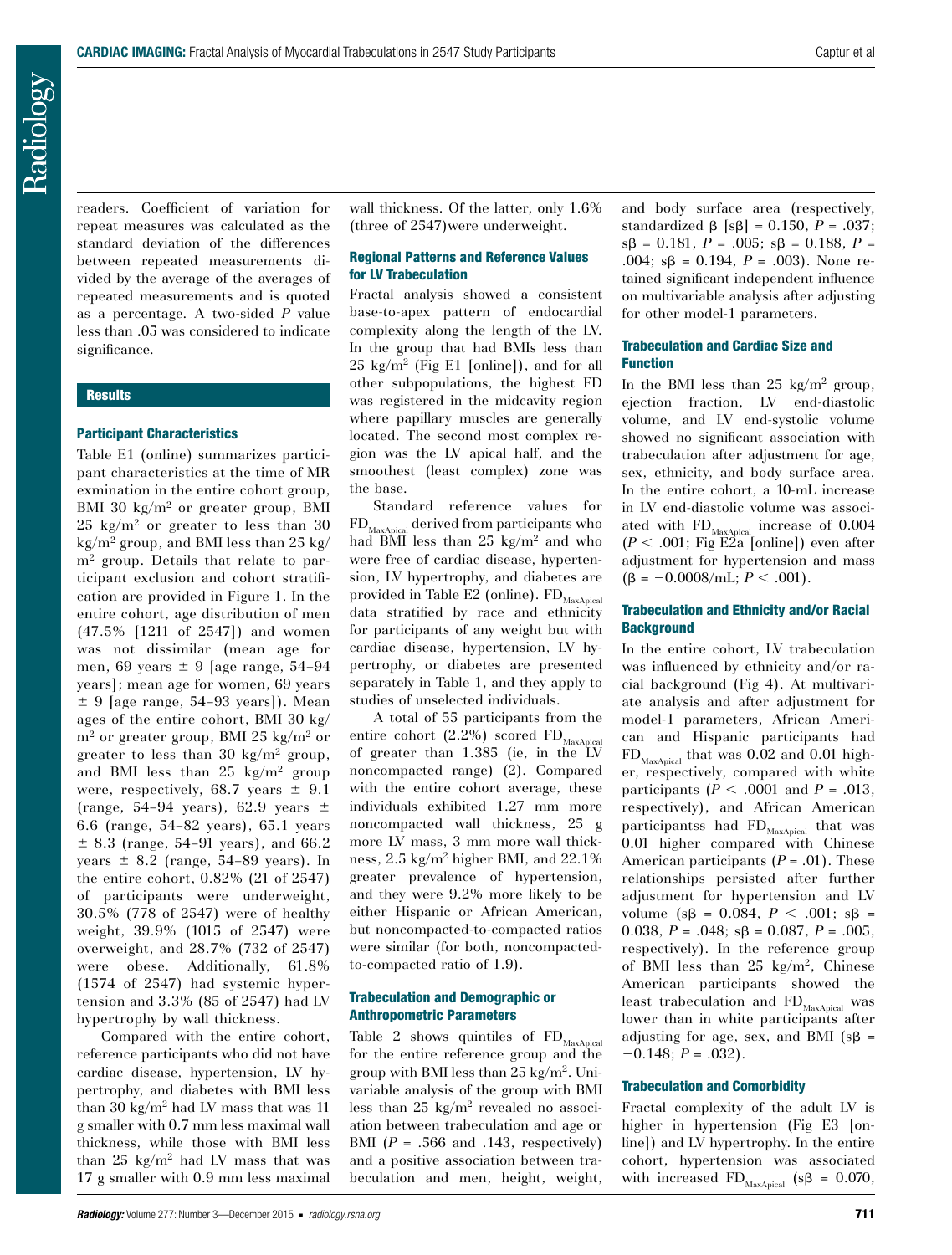#### Table 1

FD<sub>MaxAnical</sub> and Noncompacted-to-Compacted Values for the LV Stratified by Race or Ethnicity in the Entire Cohort

| FD Estimate                                                                | White Participants ( $n = 971$ )                                   | Chinese American<br>Participants ( $n = 274$ )                     | African American<br>Participants ( $n = 585$ )                     | Hispanic Participants ( $n = 482$ )                                |
|----------------------------------------------------------------------------|--------------------------------------------------------------------|--------------------------------------------------------------------|--------------------------------------------------------------------|--------------------------------------------------------------------|
| $FD_{\text{MaxApical}}$ (au)<br>Maximal noncompated-<br>to-compacted ratio | $1.206 \pm 0.08$ (1.201, 1.211)<br>$1.979 \pm 0.67$ (1.951, 2.001) | $1.197 \pm 0.07$ (1.189, 1.205)<br>$1.896 \pm 0.56$ (1.873, 1.919) | $1.223 \pm 0.08$ (1.217, 1.229)<br>$1.931 \pm 0.67$ (1.904, 1.958) | $1.211 \pm 0.07$ (1.205, 1.217)<br>$1.988 \pm 0.65$ (1.961, 2.015) |

Note.—Data are means ± standard deviation; data in parentheses are 95% confidence intervals. These data (*n* = 2312) exclude reference participants with BMI less than 25 kg/m<sup>2</sup>. Data apply to participants of any body weight in the presence of comorbidity, such as cardiac disease, hypertension, left ventricular hypertrophy , or diabetes. au = arbitrary units.

 $P < .001$ ; Fig E2b [online]) and it retained association after it was adjusted for LV mass at multivariable analysis ( $s\beta$ = 0.044; *P* = .033). LV hypertrophy, defined as an increased LV mass or increased compacted wall thickness (compacted value), resulted in higher  $FD_{\text{MaxApical}}$  (increased LV mass:  $s\beta =$  $0.215, P < .001$ ; increased compacted wall thickness:  $sβ = 0.266, P < .001;$ Fig E2c, E2d [online]) even after adjustment for hypertension.

In the entire cohort,  $\rm FD_{Max\mathcal{A}\rm{pical}}$  was higher in participants with diabetes  $(s\beta)$ = 0.042; *P* = .031), but not after adjustment for hypertension. Myocardial scar showed some association with increased trabeculation but not after adjustment for LV mass. Atrial fibrillation, exercise (as total intentional exercise and moderate and/or vigorous physical activity), and maximal noncompactedto-compacted ratio ( $s\beta = -0.011$ , *P* = .715; Fig E2e [online]) showed no association with  $FD_{MaxADical}$ .

## Intra- and Interobserver Variability

Intraclass correlation coefficients for repeated intra- and interobserver measurements of  $FD_{MaxApical}$  were high (intraobserver intraclass correlation coefficient, 0.92 [95% confidence interval: 0.87, 0.96]; interobserver intraclass correlation coefficient, 0.92 [95% confidence interval: 0.86, 0.95]). Coefficients of variation for intra- and interobserver readings were 3.8% and 3.9%, respectively.

#### **Discussion**

Fractal analysis permits a more objective quantification of LV trabeculation than by traditional linear measurements. It is therefore possible to explore the relationship of trabeculation to LV function, structure, and clinical variables more extensively.

The main findings from this study are as follows: *(a)* a typical FD for healthy-weight patients who do not have cardiac disease or comorbidity was  $1.169 \pm 0.05$ ; *(b)* the LV was more trabeculated in African American and Hispanic participants and smoothest in Chinese American participants; *(c)* hypertension and LV hypertrophy increase the FD of the LV; and (*d*) the noncompacted-to-compacted ratio appears confounded by the wall thickness measurement (compacted), and fractal analysis of LV endocardium measures an independent biologic signal.

The fractal procedure is semiautomated: Contour extraction is mathematically driven through a level-set segmentation method (11). Intraobserver and, especially, interobserver reproducibility for  $\rm FD_{MaxApical}$  (0.92 for both) is better than that for the manual noncompacted-to-compacted calculates (intraobserver, 0.91; interobserver, 0.84) (7).

Reference ranges for FD<sub>MaxApical</sub> in our study mirror those previously reported (2,3) for a single-center healthy population (1.199  $\pm$  0.05). Previously published FD values in unequivocal noncompacted LV were significantly higher  $(1.392 \pm 0.01)$ . Of note, no reference participant in the current study registered that degree of endocardial complexity; in all reference groups, the highest  $FD_{\text{MaxApical}}$  was 1.279.

In keeping with previously published data (7,17), the fractal complexity of the LV was not influenced by age. Similar to Kawel et al (18), we show that before we adjust for body size, men are positively associated with trabecular complexity in the reference population.

This study confirms an association between African American and Hispanic background and increased LV endocardial complexity compared with a white background, and a tendency for reduced trabeculation in Chinese Americans compared with African Americans. Interethnic differences were best measured in the entire cohort and attenuated to some extent in the reference groups where subgrouping led to under representation of specific ethnic or racial subgroups. The association between African background and increased trabeculation has been previously reported (2,6,19,20), but fractal analysis additionally shows a positive and negative association, respectively, between Hispanic and Chinese American participants with trabeculation.

In 323 reference MESA participants without cardiac disease or hypertension, Kawel et al (7) measured slightly more trabeculation in Chinese American participants compared with white participants, which counters these fractal findings. First, different cohort definitions resulted in fewer Chinese Americans in the entire and reference cohorts of Kawel et al (7) (entire cohort for Kawel et al vs our study, Chinese Americans were 8.1% [81 of 1000] vs 12.9% [329 of 2547], respectively; for the reference cohort, Chinese Americans were 12.5% [46 of 367] vs 23.4% [55 of 235], respectively). Second, the nonequivalence of the two calculates is made clear: While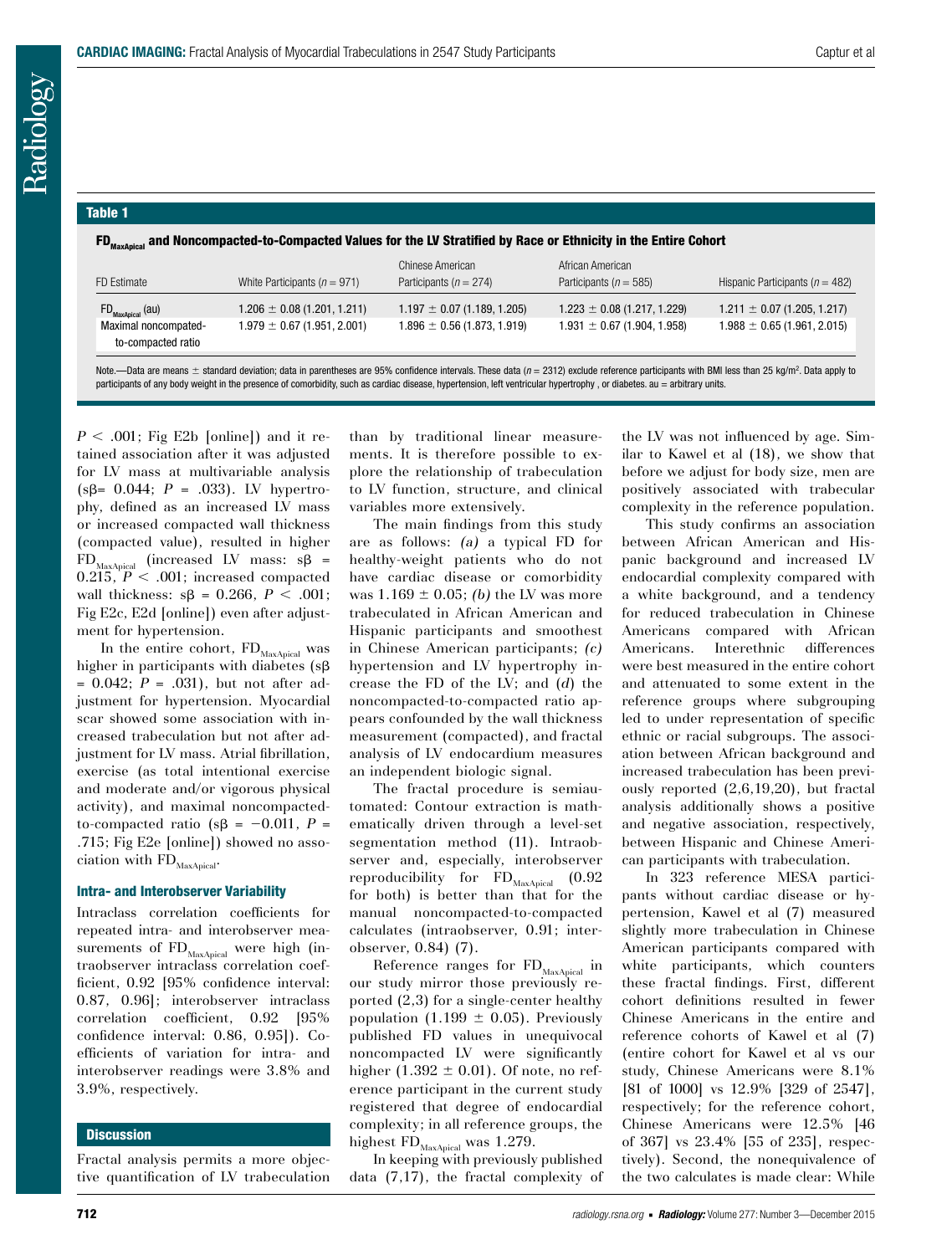#### Table 2

Demographic, LV Function, and Clinical Characteristics across Entire Group and BMI Less than 25 kg/m<sup>2</sup> Reference Group Stratified by **Quintiles of FD** $_{\text{MaxAnimal}}$ 

|                                               | FD <sub>MaxApical</sub> Quintiles (20% ranges) |                  |                  |                  |                  |  |
|-----------------------------------------------|------------------------------------------------|------------------|------------------|------------------|------------------|--|
| Variable                                      | Lowest                                         | Second           | Third            | Fourth           | Fifth            |  |
| Entire group                                  |                                                |                  |                  |                  |                  |  |
| Total                                         | 510                                            | 511              | 509              | 507              | 510              |  |
| Mean FD <sub>MaxApical</sub>                  | $1.111 \pm 0.03$                               | $1.162 \pm 0.01$ | $1.199 \pm 0.01$ | $1.240 \pm 0.01$ | $1.320 \pm 0.04$ |  |
| Sex                                           |                                                |                  |                  |                  |                  |  |
| Men                                           | 192                                            | 221              | 223              | 265              | 310              |  |
| Women                                         | 318                                            | 290              | 286              | 242              | 200              |  |
| Mean age (y)                                  | 68.7 $\pm$ 8.9                                 | $67.8 \pm 8.8$   | $67.8 \pm 9.3$   | $68.6 \pm 9.0$   | $70.7 \pm 9.3$   |  |
| Race or ethnicity                             |                                                |                  |                  |                  |                  |  |
| White participants                            | 247                                            | 221              | 215              | 208              | 208              |  |
| <b>Chinese American participants</b>          | 79                                             | 91               | 59               | 52               | 48               |  |
| African American participants                 | 96                                             | 94               | 139              | 119              | 163              |  |
| Hispanic participants                         | 88                                             | 105              | 96               | 128              | 91               |  |
| Hypertension*                                 | 287 (56)                                       | 289 (57)         | 307 (60)         | 304 (60)         | 387 (76)         |  |
| Diabetes <sup>+</sup>                         | 14(71)                                         | 14 (73)          | 82 (16)          | 79 (16)          | 118 (23)         |  |
| Mean MWTd (mm)                                | $9.69 \pm 1.78$                                | $9.94 \pm 1.74$  | $10.38 \pm 2.11$ | $10.56 \pm 2.02$ | $11.63 \pm 2.46$ |  |
| Mean LV mass, $(g/m^2)$                       | $62 \pm 12$                                    | $64 \pm 12$      | $66 \pm 14$      | $67 \pm 13$      | $71 \pm 15$      |  |
| Mean LV ejection fraction (%)                 | $62 \pm 7$                                     | $63 \pm 7$       | $62 \pm 7$       | $62 \pm 8$       | $61 \pm 8$       |  |
| Group with BMI $<$ 25 kg/m <sup>2</sup>       |                                                |                  |                  |                  |                  |  |
| Total                                         | 47                                             | 47               | 47               | 47               | 47               |  |
| Mean FD <sub>MaxApical</sub>                  | $1.093 \pm 0.02$                               | $1.136 \pm 0.01$ | $1.166 \pm 0.01$ | $1.202 \pm 0.01$ | $1.244 \pm 0.02$ |  |
| Sex                                           |                                                |                  |                  |                  |                  |  |
| Men                                           | 14                                             | 23               | 19               | 19               | 25               |  |
| Women                                         | 33                                             | 24               | 28               | 28               | 22               |  |
| Mean age (y)                                  | $69 \pm 10$                                    | $66 \pm 7$       | $63 \pm 7$       | $66 \pm 8$       | $67 \pm 9$       |  |
| Race or ethnicity                             |                                                |                  |                  |                  |                  |  |
| White participants                            | 25                                             | 21               | 24               | 24               | 34               |  |
| <b>Chinese American participants</b>          | 12                                             | 15               | 13               | 10               | 5                |  |
| African American participants                 | 5                                              | 4                | 4                | 8                | 5                |  |
| Hispanic participants                         | 5                                              | $\overline{7}$   | $6\overline{6}$  | 5                | 3                |  |
| Mean LV mass <sub>i</sub> (g/m <sup>2</sup> ) | $58 \pm 9$                                     | $63 \pm 10$      | $62 \pm 12$      | $63 \pm 13$      | $62 \pm 11$      |  |
| Mean LV ejection fraction (%)                 | $62 \pm 6$                                     | $62 \pm 5$       | $63 \pm 6$       | $61 \pm 5$       | $64 \pm 7$       |  |

Note.—Data are number of participants except where otherwise stated. The lowest, second, third, fourth, and fifth quintiles for the entire group were 1.02 to less than 1.14, 1.14 or greater to less than 1.18, 1.18 or greater to less than 1.22, 1.22 or greater to less than 1.27, and 1.27 or greater to less than 1.45, respectively, for the group with BMI less than 25 kg/m2 they were 1.03 to less than 1.12, 1.12 or greater to less than 1.15, 1.15 or greater to less than 1.18, 1.18 or greater to less than 1.22, and 1.22 or greater to less than 1.28, respectively. Mass, = LV mass indexed to body surface area, MWTd = maximal wall thickness in diastole. There were 2547 participants in the entire group and 235 participants in the group with BMI less than 25 kg/m<sup>2</sup>. Within the entire group, there were1099 white participants, 329 Chinese American participants, 611 African American participants, and 508 Hispanic participants. Within the group with BMI less than 25 kg/m<sup>2</sup>, there were 128 white participants, 55 Chinese American participants, 26 African American participants, and 26 Hispanic participants.

\* Hypertension defined as a documented history of hypertension or systolic blood pressure 140 mmHg or greater, or diastolic blood pressure 90 mmHg or greater or the use of antihypertensive medication. Data in parentheses are percentages

† Diabetes diagnosis (treated or untreated) defined in accordance with the 2003 American Diabetes Association classification. Data in parentheses are percentages.

FD and noncompacted wall thickness measurements are positively correlated  $(r^2 = 0.044)$ , they appear to measure different biologic signals that provide nonidentical insights into endocardial architecture. FD helps to compute how much of the two-dimensional image space is filled by the contour while the noncompacted-to-compacted wall thickness ratio is a one-dimensional, segment-specific, caliper measurement measured in millimeters. The noncompacted-to-compacted ratio differs from FD by incorporating a potentially confounding measure of the compacted wall thickness (compacted). As a result, the noncompacted-to-compacted ratio may be a more specific marker of hypertrabeculation in the disease LV noncompaction where wall thinning (low compacted) is expected. However, noncompacted-to-compacted ratios may systematically misclassify genuinely hypertrabeculated hearts as less or normally trabeculated if they also exhibit hypertrophy (high denominator compacted). Through its added sensitivity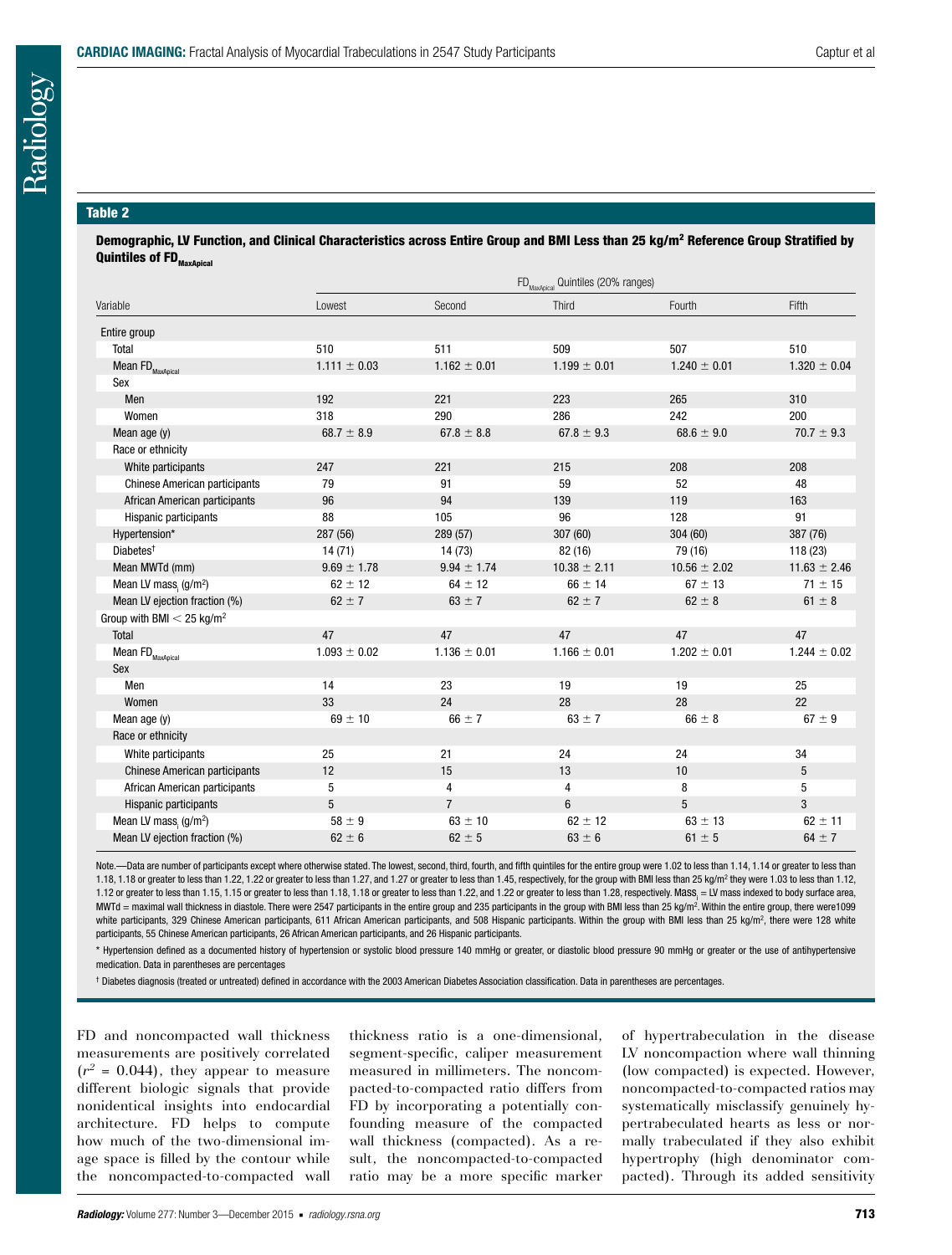Figure 4



Figure 4: Graph shows relationship of FD to ethnicity and/or racial background. In the entire cohort ( $n = 2547$ ), Hispanic ( $n = 508$ ), and African American ( $n = 611$ ) participants were associated with 0.01 greater  $\mathsf{FD}_{\mathsf{MaxApical}}$  compared with white participants. Chinese American race (*n* = 329) was associated with  $FD_{MaxApical}$  0.02 lower than African American race. Relative section position from base to apex (left to right) is shown on the x-axis. Black lines represent means by linear interpolation; blue, green, purple, and yellow ribbons represent 95% confidence intervals.

and independence from wall thickness, fractal analysis therefore reveals how systemic hypertension and LV hypertrophy morph the trabecular patterning of the LV. By using the noncompactedto-compacted ratio and noncompacted wall thickness approaches alone, these effects were not detectable in the study by Kawel et al. A combined criteria approach that pools insights from both FD and noncompacted-to-compacted ratios may have added clinical utility.

Data from our study would suggest that increased afterload (in hypertension) or other hypertrophic processes may contribute to physiologic trabecular hypertrophy and higher FD. This fits with recently reported data that showed a similar effect on trabeculation caused by increased preload during pregnancy (21). Taken collectively, results support the theory that abnormal LV trabecular patterning may be the result of either or a mix of the following two things: a congenital phenomenon related to abnormal embryonic development of the compacted myocardium (22), for which LV noncompaction remains the exemplar disease; or a physiologic epiphenomenon in response to chronically elevated LV afterload or preload or to other hypertrophic (increased LV mass) or physiologic processes. The finding that hypertension and LV hypertrophy may have the capacity to alter the fractal complexity of the LV independent of other parameters should prompt further research to establish whether these subtle endocardial changes are progressive over time, prognostic with linkage to outcomes, or altered (eg, after commencement of antihypertensive treatment).

Our study had limitations. We only included older participants  $($ >45 years; mean age for entire cohort, 68 years). After subgrouping, some ethnicities were underrepresented, but the large study population provided in MESA was a strength because it permitted multivariable analysis of associations of FD with demographic, anthropometric, LV functional, and clinical characteristics.

Fractal analysis of cardiac MR imaging data objectively measured endocardial complexity as an FD and may improve our ability to differentiate normal from abnormal trabecular patterning in health and disease. LV trabeculations are influenced by race or ethnicity and, more importantly, by cardiac loading conditions and comorbidity. Clinicians who interpret LV cine MR imaging data should expect slightly less endocardial complexity in Chinese American patients and more in African American patients, Hispanic patients, hypertensive patients, and patients with hypertrophy.

**Acknowledgments:** The authors thank the other investigators, the staff, and the participants of the MESA study for their valuable contributions.

**Disclosures of Conflicts of Interest: G.C.** disclosed no relevant relationships. **F.Z.** Activities related to the present article: author disclosed a travel grant from Queen Mary University of London. Activities not related to the present article: disclosed no relevant relationships. Other relationships: disclosed no relevant relationships. **V.M.** disclosed no relevant relationships.

**S.E.P.** Activities related to the present article: disclosed no relevant relationships. Activities not related to the present article: author received personal fees for a consultancy from Circle Cardiovascular Imaging. Other relationships: disclosed no relevant relationships. **C.L.** disclosed no relevant relationships. **P.B.** disclosed no relevant relationships. **N.K.B.** disclosed no relevant relationships. **M.J.M.** disclosed no relevant relationships. **P.M.E.** disclosed no relevant relationships. **J.A.C.L.** disclosed no relevant relationships. **D.A.B.** disclosed no relevant relationships. **J.C.M.** disclosed no relevant relationships.

#### **References**

- 1. Petersen SE, Selvanayagam JB, Wiesmann F, et al. Left ventricular non-compaction: insights from cardiovascular magnetic resonance imaging. J Am Coll Cardiol 2005; 46(1):101–105.
- 2. Captur G, Muthurangu V, Cook C, et al. Quantification of left ventricular trabeculae using fractal analysis. J Cardiovasc Magn Reson 2013;15(1):36–46.
- 3. Captur G, Lopes LR, Patel V, et al. Abnormal cardiac formation in hypertrophic cardiomyopathy: fractal analysis of trabeculae and preclinical gene expression. Circ Cardiovasc Genet 2014;7(3):241–248.
- 4. Gati S, Papadakis M, Van Niekerk N, Reed M, Yeghen T, Sharma S. Increased left ventricular trabeculation in individuals with sickle cell anaemia: physiology or pathology? Int J Cardiol 2013;168(2):1658–1660.
- 5. Madan S, Mandal S, Bost JE, et al. Noncompaction cardiomyopathy in children with congenital heart disease: evaluation using cardiovascular magnetic resonance imaging. Pediatr Cardiol 2012;33(2):215–221.
- 6. Luijkx T, Cramer MJ, Zaidi A, et al. Ethnic differences in ventricular hypertrabeculation on cardiac MRI in elite football players. Neth Heart J 2012;20(10):389–395.
- 7. Kawel N, Nacif M, Arai AE, et al. Trabeculated (noncompacted) and compact myocardium in adults: the multi-ethnic study of atherosclerosis. Circ Cardiovasc Imaging 2012; 5(3):357–366.
- 8. Zemrak F, Ahlman MA, Captur G, et al. The relationship of left ventricular trabeculation to ventricular function and structure over a 9.5-year follow-up: the MESA study. J Am Coll Cardiol 2014;64(19):1971–1980.
- 9. Chobanian AV, Bakris GL, Black HR, et al. The seventh report of the Joint National Committee on prevention, detection, evaluation, and treatment of high blood pressure: the JNC 7 report. JAMA 2003;289(19):2560–2572.
- 10. Havranek EP, Emsermann CDB, Froshaug DN, et al. Thresholds in the relationship